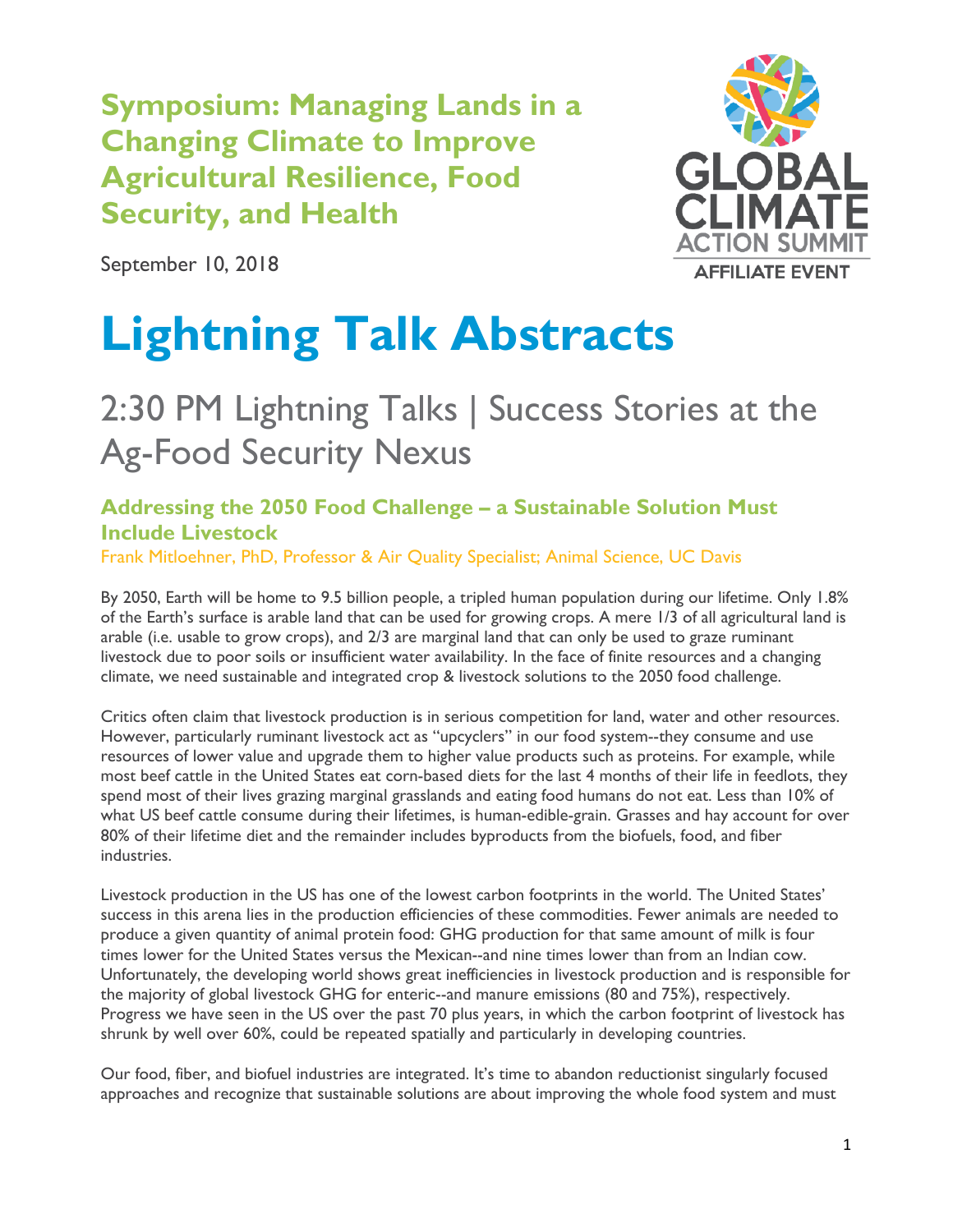include livestock for us to nourish close to 10 billion healthy people in 2050 and preserve the planet for future generations.

Long-term, large-scale agroecological experiments are unique testbeds for investigating climate change adaptation and mitigation in agriculture Kate Scow, Professor, Soil Science and Microbial Ecology in the Department of Land, Air and Water Resources, UC Davis and Director of the Russell Ranch Sustainable Agriculture Facility, and Nicole Tautges, Research Manager, Russell Ranch Sustainable Agriculture Facility, UC Davis

California's Mediterranean agroecosystems, which provide much of the country's fruits and vegetables, are quite vulnerable to climate change, yet also provide opportunities for mitigation measures. Climate-smart management of soil and water can greatly increase the resilience of row crop systems to drought, high temperature extremes, and climate unpredictability, while providing ecosystem services and other benefits to support agricultural sustainability. Long-term, large-scale, replicated ecological experiments provide unique testbeds for investigating questions about climate change adaptation and mitigation over decadal time scales.

At the University of California Davis' Russell Ranch Sustainable Agriculture Facility (RRSAF), the 100--year "Century Experiment" is a farm-scale replicated study of 11 management systems with both row crop (tomato/corn and tomato/corn/alfalfa) and small grains (wheat) based systems, and a native grassland. These farming systems, now in their 25th year of management, differ in their inputs of irrigation water, carbon and fertilizer (particularly nitrogen), and pesticide use. Sustainability is measured based on long-term trends in yield, profitability, efficiency in use of limited resources (such as water or energy), soil health, and environmental impact. Soil management and irrigation are an important focus for developing climate-smart strategies in Mediterranean agroecosystems.

Variation in yields and resilience of corn and tomatoes differ across management systems. Experiments with soil amendments indicate different benefits of adding compost, biochar, cover crops, and/or dairy waste biodigestate in their capacity to increase soil organic carbon, soil aggregate stability, soil biodiversity, and drought resistance. Use of soil and evapotranspiration sensors, as well as imagery and spectroscopy data collected from satellites and drones, can support development and implementation of climate-smart, technology-based monitoring and decision-making tools for irrigation scheduling. Irrigation water inputs can be reduced substantially using deficit irrigation practices in processing tomatoes with increased fruit quality and no reduction in yields. Use of subsurface irrigation in tomatoes can reduce soil greenhouse gas emissions substantially below that in furrow irrigated systems. RRSAF's rich history of data, to be collected for decades to come, will help elucidate some of the mechanisms driving short- and long-term responses to climate change, and provide support for the solutions needed to respond to the agricultural challenges that lie ahead.

#### Meadow Restoration as a Strategy to Increase Resiliency for Climate Change Carrie Monohan Ph.D., The Sierra Fund and California State University, Chico and Cody Reed, University of Nevada, Reno

Meadows unique hydrologic and ecological functions make them vital to watershed health and valued for the ecosystem goods and services they provide. Of the nearly 19,000 meadows in the Sierra Nevada, approximately 60-70% (180,000 – 210,000 acres) have been degraded as a result of land use activities exacerbated by climate events.

In meadows with low levels of disturbance, dense vegetative root mats dissipate high flows throughout the floodplain resulting in extended periods of saturated soil conditions that support hydric plant communities and contribute to late season stream flows. High rates of above- and below-ground vegetative growth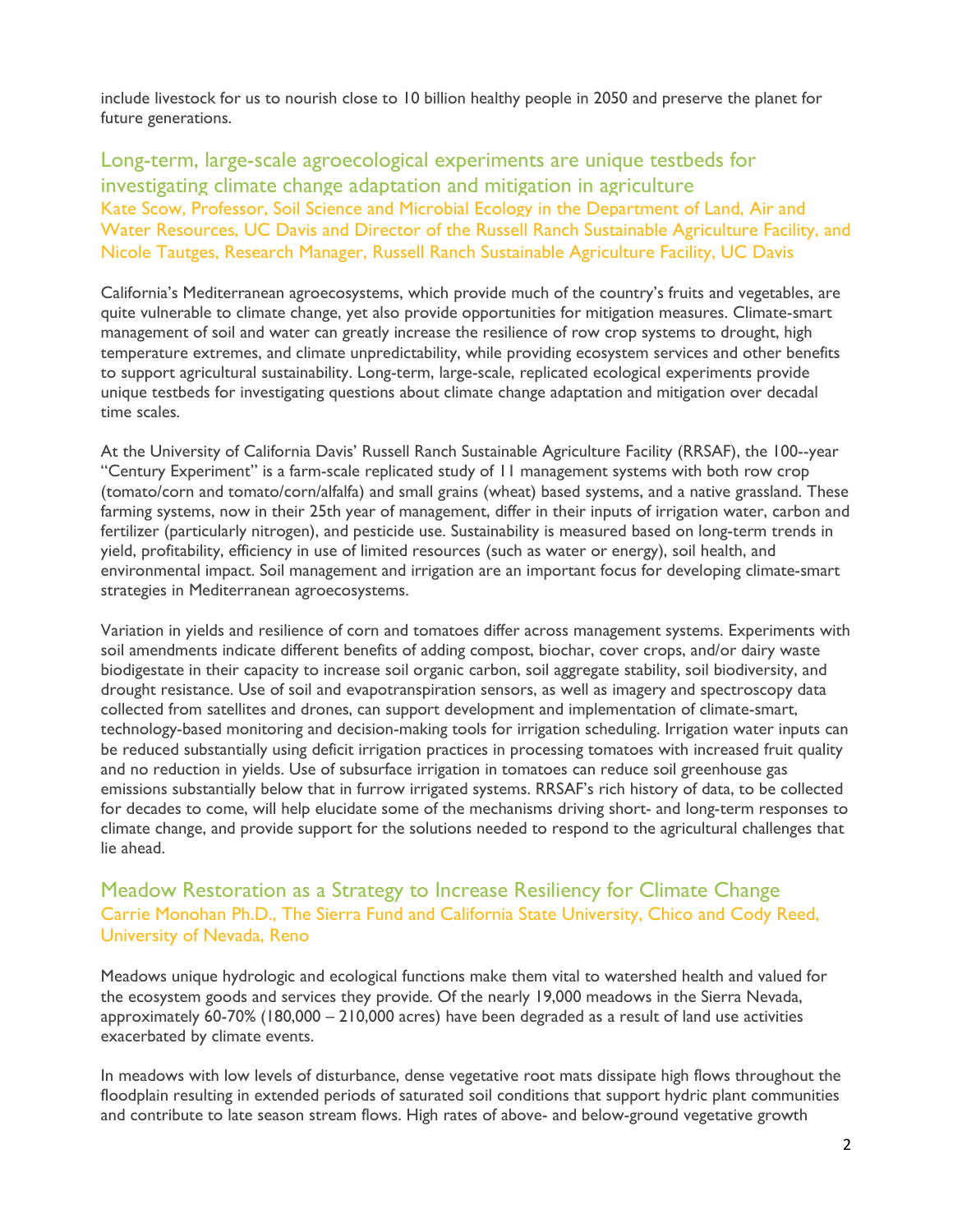coupled with seasonally low temperatures and anoxic soil conditions lead to high rates of ecosystem carbon (C) sequestration – rates roughly 10 fold higher than surrounding forests and greater than those reported for tropical forests.

Activities, such as overgrazing, and climatological events that destabilize stream banks and increase erosive forces can lead to channel incision and disrupted floodplain hydrology. Stream channel incision allows water to rapidly drain from meadows, increasing the potential for downstream erosion during high flow events and decreasing groundwater storage to sustain late season flows. Increased depth to groundwater following incision leads to changes in vegetative community composition, decreased primary productivity, and aerobic soil conditions. These changes alter ecosystem C dynamics, converting meadows from net C sinks to net sources of C to the atmosphere and creating positive feedbacks for climate change.

Current climate change predictions of increased winter precipitation as rain could accelerate rates of erosion in watersheds rendered vulnerable by historic and ongoing land use activities. Meadow restoration efforts designed to reconnect floodplain hydrology have the potential to revive late season flows and reverse soil C losses. By promoting dispersion throughout the meadow, restoration activities increase the residence time of water within the ecosystem and decrease depth to groundwater. This leads to changes in vegetation community composition, increased rates of primary productivity, and increased soil C sequestration. In their current condition, C losses from degraded Sierra Nevada meadows outpace C sequestration in functioning meadows, leading to regional net C emissions of ~135,000 tons of C annually. Policies designed to preserve hotspots of soil C sequestration and restore degraded meadows with high C losses could increase watershed resilience to climate change.

## **The Bay Area Agriculture and Food Economy: Existing Conditions and Strategies for Resilience**

Sibella Kraus, Director, Sustainable Agriculture Education

The economic viability of agricultural enterprises and of the regional supply chains in which they operate is critical for effectively managing working lands in a changing climate. The white paper, the Bay Area Food Economy: Existing Conditions and Strategies for Resilience, is a first-time quantitative and qualitative analysis of our region's agriculture and food sector. It analyzes the significant contributions that farms and food business make to our region's economic prosperity, environmental sustainability and vibrant cultural life. It also outlines the vulnerabilities and opportunities facing the agriculture and food sector. The white paper concludes by identifying specific strategies, actions, investment needs, and implementation agents necessary to build on the ag and food sector's assets and address its challenges.

The lightning talk will focus on the role and needs of agriculture within the Bay Area food economy and the broader regional resilience framework. Farmland and grazing land account for approximately 40 percent of the region's 4.5 million acres of land, contribute over \$6 billion to the region's economy and provide a foundation for the region's acclaimed food culture. Farmers and ranchers face considerable barriers, such as labor shortages, land conversion and cost, regulatory challenges, insufficient distribution and processing facilities for local markets, and limited land access opportunities for new farmers. They also have new opportunities, particularly in the arena of transitioning to multi-benefit operations that can maximize provision of eco-systems services. It is critical to empower and support farmers and ranchers as front-line land managers in the effort to mitigate, and adapt to, a changing climate.

The Bay Area Food Economy was produced by Sustainable Agriculture Education (SAGE) and American Farmland Trust (AFT). The Association of Bay Area Governments (ABAG) commissioned the white paper as part of its Comprehensive Economic Development Strategy (CEDS) and included agriculture and food related strategies from the white paper in the CEDS Economic Action Plan, formally adopted by the ABAG Board in May. The CEDS and Economic Action Plan documents are part of the region's pending application to establish a Bay Area Economic Development District (EDD), as designated by the U.S. Economic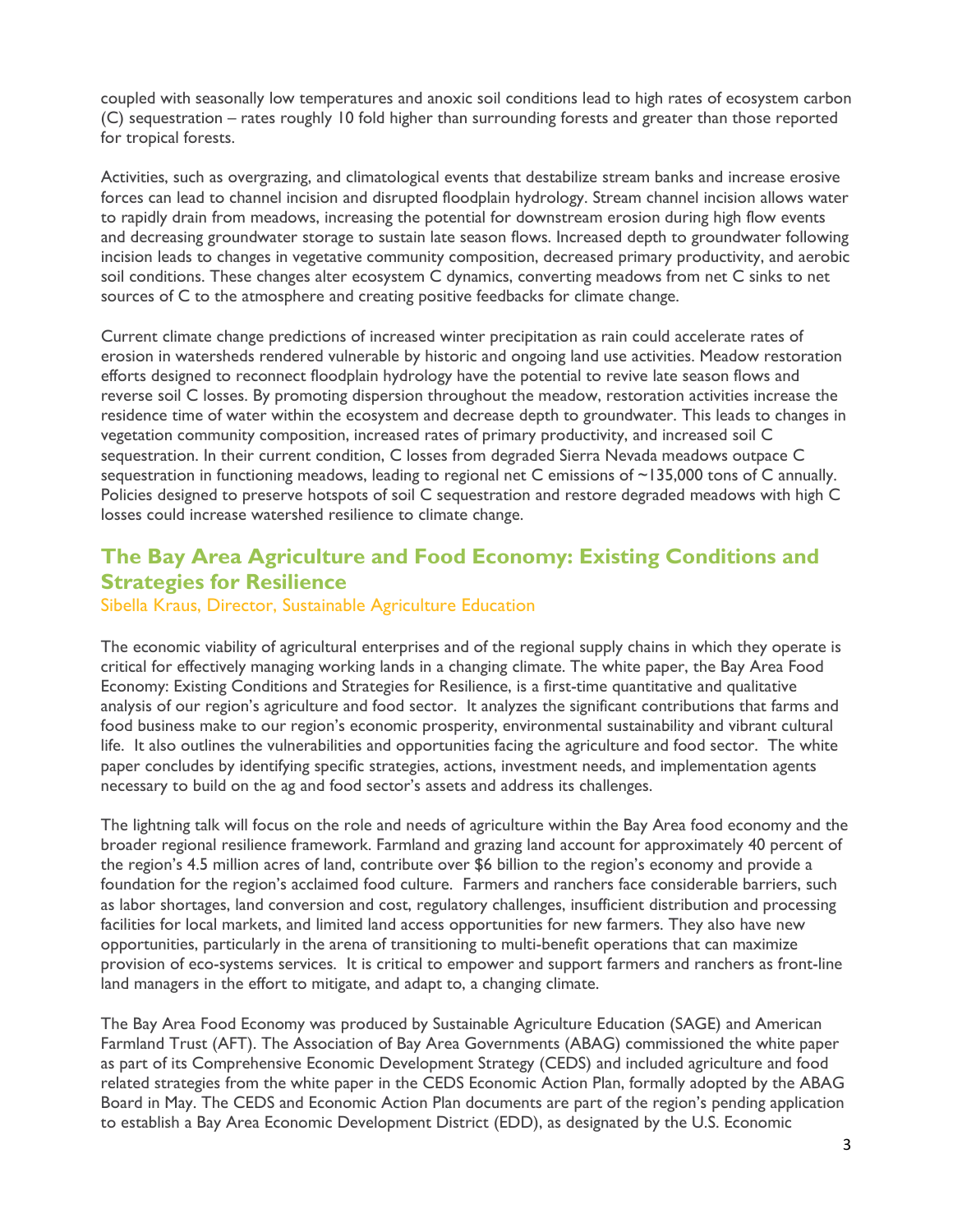Development Administration. In order to ensure that the agriculture and food sector will continue to be well represented in EDD implementation and investments, SAGE, AFT, ABAG and other key stakeholders are supporting the development of a dedicated Bay Area Agriculture and Food Economic Development program (BAAFED).

# 4:30 PM Lightning Talks | Success Stories at the Food-Health Nexus

#### **Healing People, Places, and the Planet**

Courtney Crenshaw, CA Regional Coordinator, Healthy Food in Health Care program at Health Care Without Harm

The health care sector is at the frontline of climate change, bearing the costs of increased diseases and more frequent, severe extreme weather events. Health systems are beginning to recognize their contribution to the problem, and health professionals are playing a greater role in driving awareness to the threats that climate change poses to public health.

As anchor institutions and trusted authorities on health and wellness, hospitals have the potential to improve public and environmental health and to strengthen the economic vitality of their communities. They are rooted in place, hold significant investments in real estate and social capital, are among the largest employers in their communities and are often explicitly oriented toward supporting community health in alignment with their healing mission.

Health Care Without Harm (HCWH) empowers and builds capacity within the health sector to leverage its influence and purchasing power to build a sustainable food system that improves public and environmental health. We are focused on three goals that use a regenerative agricultural approach:

(1) Transition health care food service to a healthier dietary pattern that is less resource intensive, protecting the environment and our finite resources;

(2) Transform meat production systems away from an industrialized model towards scale appropriate, diversified, ecologically responsible production; and

(3) Empower health care facilities to employ population health management by building local food systems and creating access and affordability of healthy local food through their investments, purchasing, and operations.

HCWH has worked with the health sector to reduce the amount of meat purchased and served and to increase plant-based protein options. We help baseline their meat purchasing and track their progress towards meat reduction. In the first year 38 hospitals achieved a reduction of over 1 million pounds of beef and poultry collectively. This equates to taking 4500 vehicles off the road or the reduction of 2.3 million gallons of gasoline. In 2016, 57 percent of our network hospitals reported reducing the amount of meat they serve.

HCWH encourages hospitals to look beyond their hospital walls and to support and invest in food and agricultural systems and infrastructure that will create health and wealth in their communities as part of a health prevention strategy. Health is a driver for people to create change and understand the implications for themselves, their families, future generations and the future of our planet.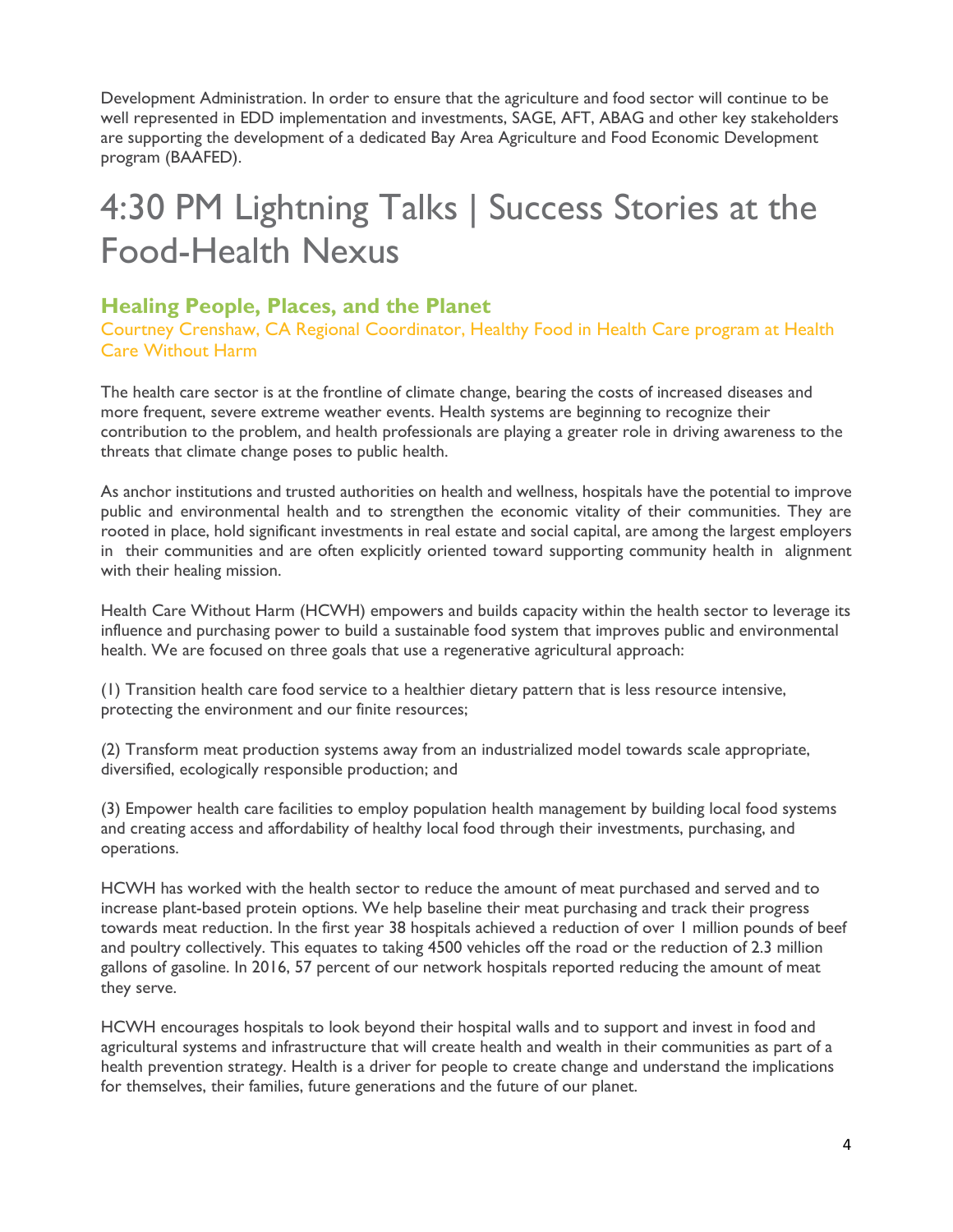# **Analyzing health, land use and agriculture through a multidisciplinary lens**

#### Federico Castillo, Environmental/Agricultural Economist, Department of Environmental Science, Policy and Management, University of California, Berkeley

The lighting talk discusses two multidisciplinary research projects currently under way that frame issues related to food security, health, land use and climate change as inter-related rather than independent of one another. Both projects are part of the research portfolio of the Planetary Health Center of Expertise (PHCOE), a multi-campus, multidisciplinary research center which is part of the University of California Global Health Initiative (UCGHI). Our research analyzes climate change impacts taking into account the complex interactions between climate and socio-economic variables instead of unidirectional and linear.

The first project, just started and titled "Agricultural Productivity and Worker Health: The Hidden Costs of Heat Waves", relates agricultural worker health and labor productivity to heat waves occurrence. While most past studies have analyzed the relationship between outdoor temperature and worker health the current project extends the analysis to include heat waves impact on worker productivity. In turn, labor productivity outcomes will be linked to income/earnings with anticipated cascading effects on food security and health. The research component of the project includes data collection at the farm and household levels. This results in a more comprehensive analysis that includes not only the agricultural worker but the household in a more inclusive system.

The second project presented is research undertaken in Oaxaca, Mexico and titled "Ecosystem Based Adaptation to Climate Change by Small Coffee Farmers and Forest Dependent Communities". We explore how demographic and socio-economic household characteristics as well as farm management practices determine whether or not low income farmers have the capacity to adapt to and minimize climate change impacts without the availability of "high end" technology such as that present in high income regions. We find that small farmers have the capacity to adapt to climate change via marginal changes in farm management practices, especially when there are strong institutional community ties across households. For forest dependent communities we find that common ownership of forest resources provides a safety net for communities to adapt to climate change. Communal land ownership arrangements are not enough to cope with climate change in the region under analysis as we find that household income diversification complements the income generated by forest goods, thus providing a safety net against the negative impacts of a changing climate.

### **Urban River Interface Disease**

#### David Wolking, Senior Manager, Global Programs, One Health Institute, UC Davis

More than 50% of the world's population is living in cities, and rates of urbanization and growth of cities are projected to increase substantially, especially in developing countries. Rapid population growth in areas with high levels of mobility and a lack of urban planning can lead to population densities in areas with an absence of residential and sanitation infrastructure, creating conditions that exacerbate risks for vulnerable communities to natural disasters and facilitate disease transmission.

We selected four disadvantaged and vulnerable urban settlements in the Kathmandu Valley considered atrisk for flood and climate-related disasters and that were considered high-risk for communicable, vectorborne, and zoonotic diseases. All settlements were situated adjacent to urban rivers in riparian zones and along flood plains, a common settlement pattern for vulnerable, displaced, homeless, and economically disadvantaged populations around the world. At the settlements, we trapped wildlife and tested specimens for viral families associated with zoonotic disease risk. To investigate vulnerability, we conducted observational research and key informant interviews and administered a risk factor survey with 264 individuals. There was very little knowledge of zoonotic disease risk in the surveyed communities, though